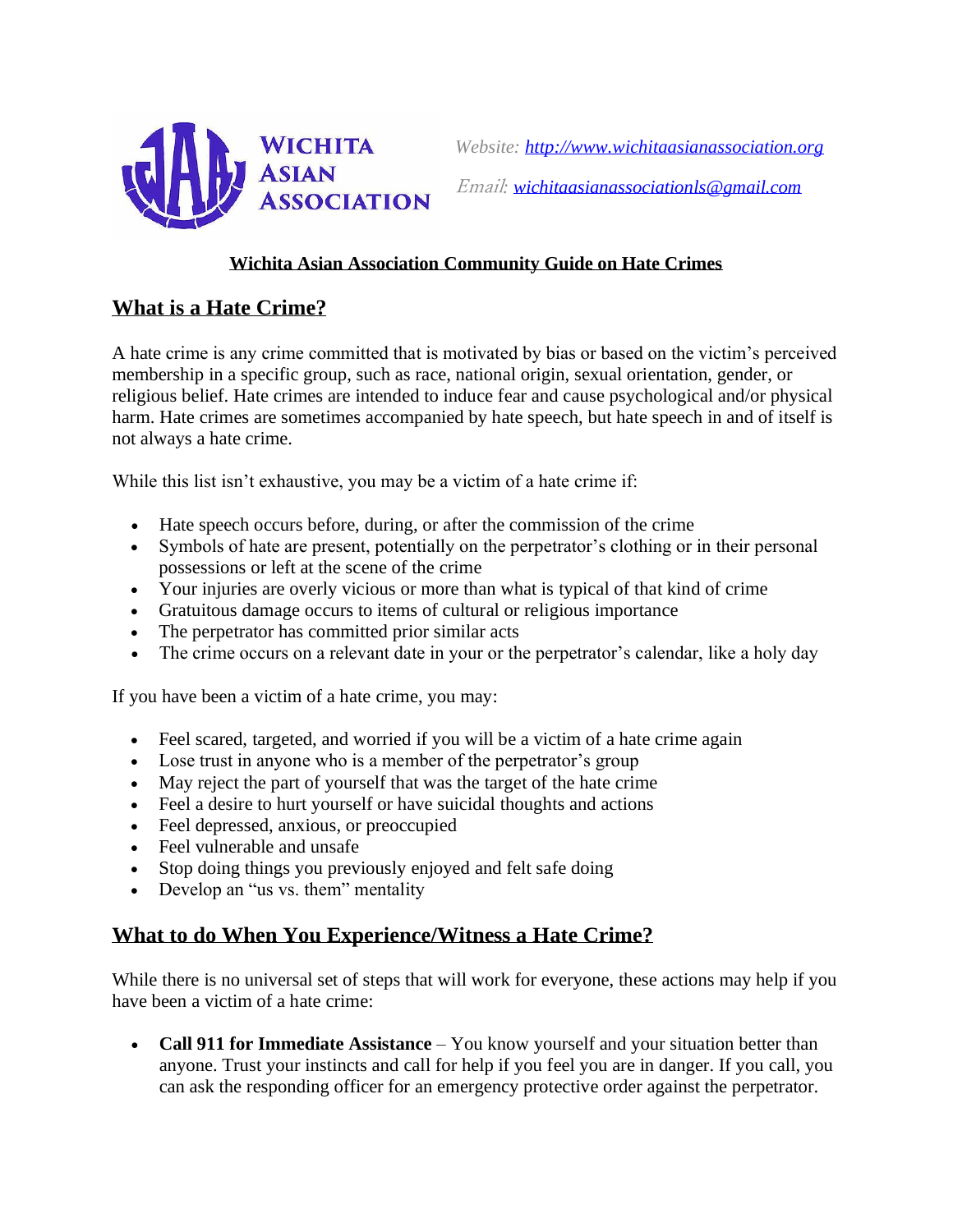- **Record What Happened** Write down as much detail about the crime as soon as possible after the crime. After experiencing trauma, important details can be forgotten. Hate language is the most common way to determine if the incident was motivated by bias and recording exactly what was said may be helpful throughout the duration of your case.
- **File a Police Report** If you feel it was a hate-motivated incident and you report the crime, ask the responding officer to check the box on the police report for hate crime. Ask for a copy of the report for your personal records. Be sure to note the responding officer's name and badge number.
- **Lean on Trusted Friends and Family** You don't have to figure out what to do next by yourself and letting trusted friends and family support you can be helpful after experiencing a hate crime. Consider accepting help driving to appointments, coordinating meals, and child care. If what happened to you is attracting media attention, ask someone you trust to speak on your behalf if you are not comfortable or able to do so.
- **Reach out to an Advocate for Support** There are often groups locally, statewide, or nationally that represent a variety of groups who may be victims of hate crimes. These agencies have trained staff and also may provide information, resources and direct services which could be helpful to you.
- **Find an Attorney–** A lawyer can help ensure your legal rights are respected during a criminal case or they can help you explore the option of filing a civil lawsuit.
- **If You Don't Trust the Authorities** It is possible that you'll feel that the agencies charged with investigating and prosecuting the crime against you are not putting enough effort into your case. If you feel that way, consider reaching out to an advocate for support or file a report of the crime with the local FBI field office. Find your local FBI field office [here.](https://www.fbi.gov/contact-us/field-offices)

## **Additional Resources**

The [American Civil Liberties Union of Kansas](https://www.aclukansas.org/en) (ACLU-KS) is a non-profit organization dedicated to protecting the civil rights and liberties of all people living in Kansas. The ACLU of Kansas protects the civil rights of segments of our population that have traditionally been marginalized, including women, people of color, lesbians, gay men, bisexuals, and transgender people, prisoners, people with disabilities, immigrants, and the poor.

The [Kansas Human Rights Commission](http://www.khrc.net/complaint.html) allows for individuals to file employment complaint in regards to discrimination in employment, public accommodations, and more. If you feel that you have a complaint related to your employment, information can be found on the KHRC's website.

[Asian American Legal Defense and Education Fund \(AALDEF\)](http://aaldef.org/) focuses on critical issues affecting Asian Americans, including immigrant rights, civic participation and voting rights, economic justice for workers, language access to services, educational equity, housing and environmental justice, and the elimination of anti-Asian violence, police misconduct, and human trafficking.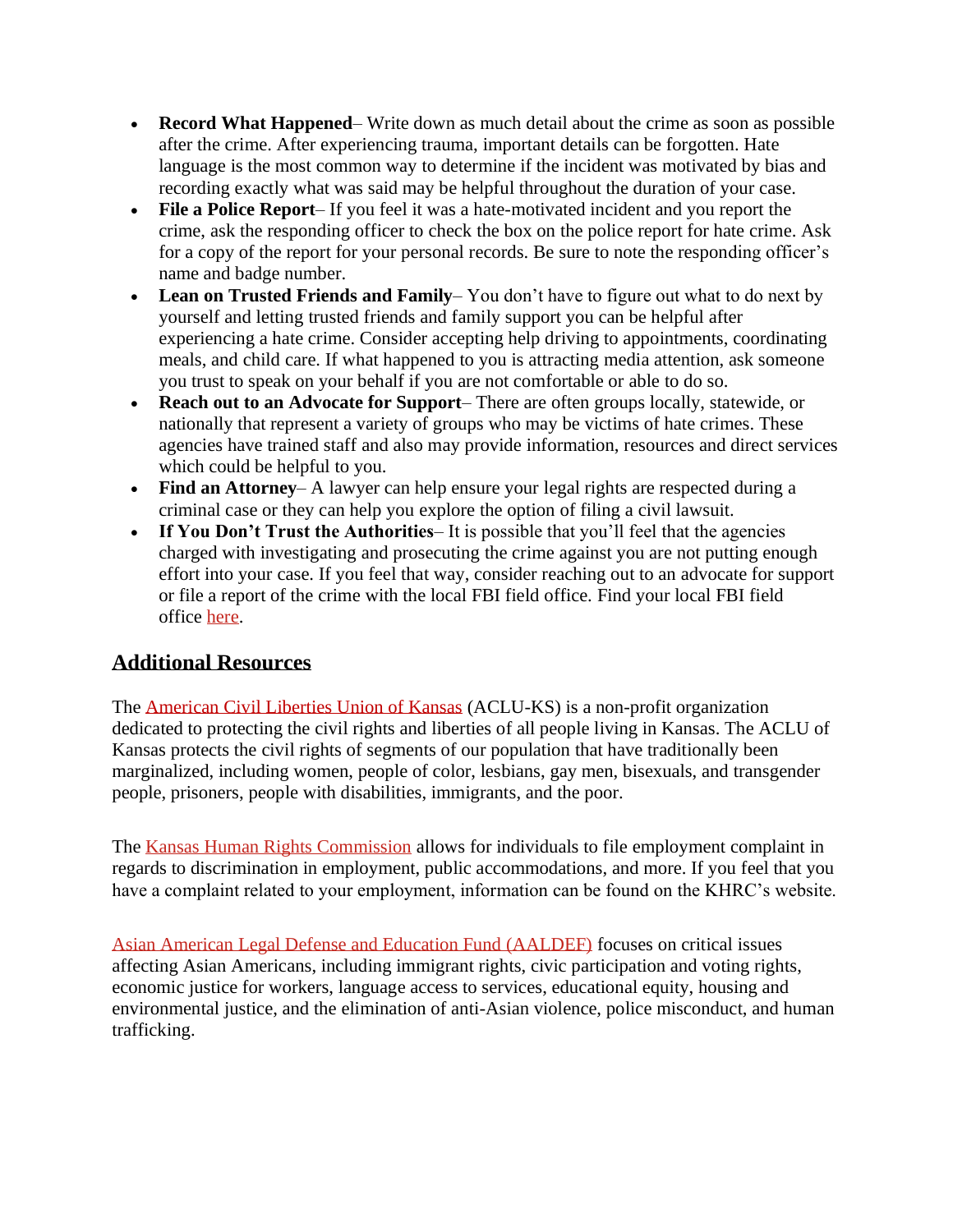The [U.S. Commission on Civil Rights](https://www.usccr.gov/filing/index.php) maintains two complaint lines and e-mail contact addresses for reporting hate crimes, discrimination, and harassment. Information on the complaint process can be found at the USCCR website.

[Partners Against Hate](http://www.partnersagainsthate.org/) represents a joint effort by the Anti-Defamation League, the Leadership Conference Education Fund, and the Center for the Prevention of Hate Violence to address the problem of hate violence among youth.

[Muslim Advocates](https://www.muslimadvocates.org/hate/reporting-hate-crimes-in-your-state/) has compiled a comprehensive list of resources that can be used to report hate crimes in all 50 states and the District of Columbia. To find where to report hate crimes in your state, select your state from the list.

[Anti-Defamation League \(ADL\)](http://www.adl.org/) fights against anti-Semitism and other types of bigotry by assisting victims in achieving redress of grievances through mediation, administration, or judicial means.

[Center for the Prevention of Hate Violence \(CPHV\)](http://www.preventinghate.org/) produces research-driven reports on bias, discrimination, and violence against targeted groups, and develops and implements training and education programs to assist businesses, nonprofit organizations, schools, and law enforcement agencies in preventing hate crimes.

[Southern Poverty Law Center](https://www.splcenter.org/) provides legal services in hate crimes, civil rights, and class action cases and works to educate the public through films and publications. Its Intelligence Report monitors white supremacist groups and hate crimes in the United States.

Lambda GLBT Community Services [Anti-Violence Project \(AVP\)](http://www.qrd.org/qrd/www/orgs/avproject/avp_gen.htm) provides victim services to survivors of hate crimes, domestic violence, sexual assault, and other crimes.

The [Gay, Lesbian, Bisexual and Transgender \(GLBT\) National Hotline](http://www.glbthotline.org/) provides telephone, online private one-to-one chat and email peer-support, as well as factual information and local resources for cities and towns across the United States.

Contact the VictimConnect Hotline by phone at 1-855-4-VICTIM or by [chat](https://chat.victimsofcrime.org/victim-connect/terms-of-service.jsp) for more information or assistance in locating services that can help you or a loved one after experiencing a hate crime. <sup>i</sup>